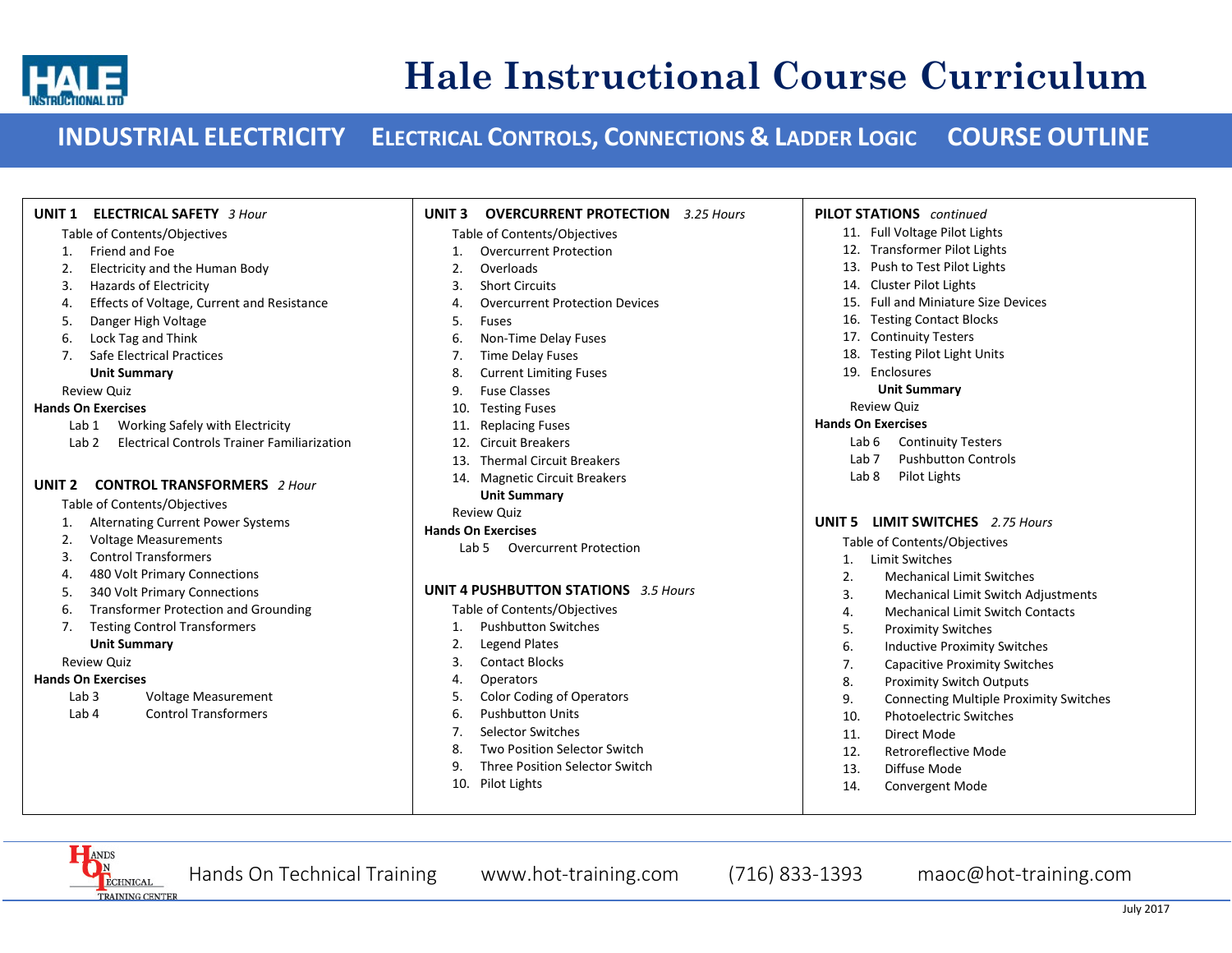

# **Hale Instructional Course Curriculum**

#### **INDUSTRIAL ELECTRICITY ELECTRICAL CONTROLS, CONNECTIONS & LADDER LOGIC COURSE OUTLINE**

| <b>LIMIT SWITCHES</b> continued                      | UNIT <sub>7</sub><br><b>RELAYS</b> 3.5 Hours  | <b>TIMERS &amp; COUNTERS</b> continued            |
|------------------------------------------------------|-----------------------------------------------|---------------------------------------------------|
| Photoelectric Switch Outputs<br>1.                   | Table of Contents/Objectives                  | 8.<br><b>Counter Applications</b>                 |
| <b>Pressure Switches</b><br>2.                       | An Electrically Operator Switch<br>1.         | 9.<br><b>Reset Counters</b>                       |
| <b>Temperature Switches</b><br>3.                    | <b>Relay Construction</b><br>2.               | <b>Reset Counter Operation</b><br>10.             |
| Flow, Float and Foot Switches<br>4.                  | <b>Relay Operation</b><br>3.                  | 11. Reset Counter Contacts                        |
| <b>Testing Limit Switches</b><br>5.                  | <b>Relay Applications</b><br>4.               | <b>Unit Summary</b>                               |
| <b>Unit Summary</b>                                  | Control Relay Coils<br>5.                     | <b>Review Quiz</b>                                |
| <b>Review Quiz</b>                                   | <b>Control Relay Contacts</b><br>6.           | <b>Hands On Exercises</b>                         |
| <b>Hands On Exercises</b>                            | <b>Control Relay Configurations</b><br>7.     | Lab 17 Timers                                     |
| <b>Mechanical Limit Switches</b><br>Lab 9            | Control Relay Terminal Identification<br>8.   |                                                   |
| Lab 10 Proximity Switches                            | <b>Electrical Interlock Circuit</b><br>9.     |                                                   |
| Lab 11 Photoelectric Switches                        | <b>Latching Relays</b><br>10.                 | <b>THREE PHASE MOTORS</b> 3.5 Hours<br>UNIT 9     |
|                                                      | Time Delay Relays<br>11.                      | Table of Contents/Objectives                      |
|                                                      | Plug-In Relays<br>12.                         | Three Phase AC Motors<br>1.                       |
| <b>UNIT 6 SOLENOIDS</b> 2.5 Hours                    | Solid State Relays<br>13.                     | Principles of Rotating Electrical Machinery<br>2. |
| Table of Contents/Objectives                         | 14. Troubleshooting Relay Circuits            | 3.<br><b>Rotating Magnetic Field</b>              |
| Solenoids<br>1.                                      | <b>Unit Summary</b>                           | Torque<br>4.                                      |
| Solenoid Construction<br>2.                          | <b>Review Quiz</b>                            | Horsepower<br>5.                                  |
| <b>Eddy Currents</b><br>3.                           | <b>Hands On Exercises</b>                     | <b>Induction Motor</b><br>6.                      |
| <b>Solenoid Operation</b><br>4.                      | Lab <sub>13</sub><br><b>Control Relays</b>    | <b>Repulsion Motor</b><br>7.                      |
| Inrush and Sealing Current<br>5.                     | Lab 14<br><b>Latching Relays</b>              | Motor Speed and Slip<br>8.                        |
| <b>Shading Coil</b><br>6.                            | Time Delay Relays<br>Lab 15                   | <b>Motor Frame Sizes</b><br>9.                    |
| <b>Physical and Electrical Characteristics</b><br>7. | Plug In Relays<br>Lab <sub>16</sub>           | <b>Motor Enclosures</b><br>10.                    |
| <b>Solenoid Valves</b><br>8.                         |                                               | <b>Squirrel Cage Induction Motors</b><br>11.      |
| Single Actuator Valves<br>9.                         |                                               | <b>Single Voltage Connections</b><br>12.          |
| <b>Double Actuator Valves</b><br>10.                 | <b>UNIT 8 TIMERS &amp; COUNTERS</b> 2.5 Hours | <b>Dual Voltage Connections</b><br>13.            |
| <b>Troubleshooting Solenoids</b><br>11.              | Table of Contents/Objectives                  | <b>Multi-Speed Motors</b><br>14.                  |
| 12. Testing Solenoids                                | 15. Timer Applications                        | <b>Direction of Rotation</b><br>15.               |
| <b>Unit Summary</b>                                  | <b>Elapsed Time Indicators</b><br>1.          | <b>AC Repulsion Motors</b><br>16.                 |
| <b>Review Quiz</b>                                   | <b>Reset Timers</b><br>2.                     | 17. Wound Rotor Motors                            |
| <b>Hands On Exercises</b>                            | <b>Reset Timer Operation</b><br>3.            | <b>Synchronous Motors</b><br>18.                  |
| Lab 12 Solenoids                                     | <b>Reset Timer Contacts</b><br>4.             | 19. Troubleshooting AC Motors                     |
|                                                      | <b>Pushbutton Reset Timers</b><br>5.          | 20. Motor Nameplate Information                   |
|                                                      | 6.<br><b>Repeat Cycle Timers</b>              |                                                   |
|                                                      |                                               |                                                   |
|                                                      |                                               |                                                   |

HANDS N ECHNICAL TRAINING CENTE